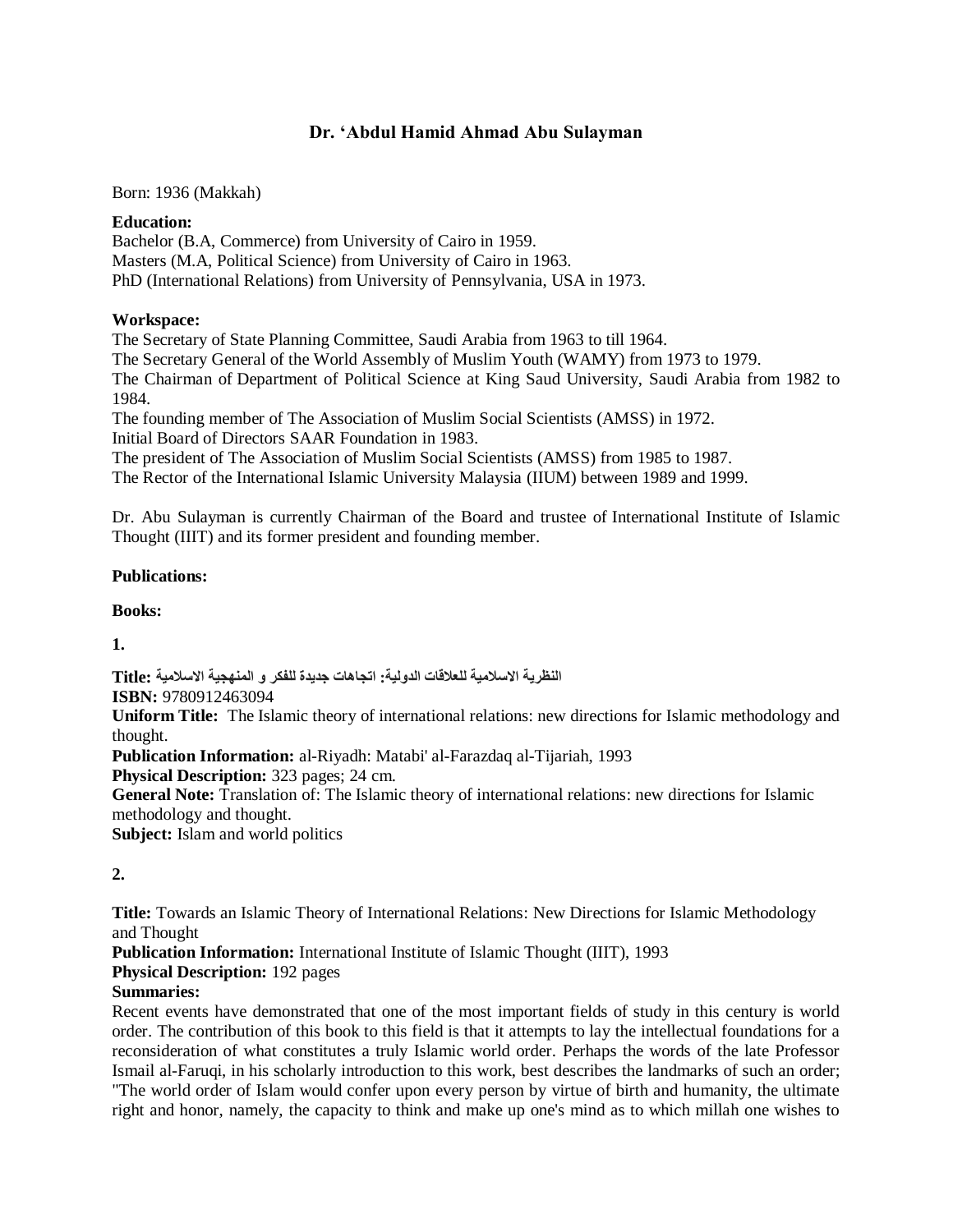belong and hence, by which law one desires to order one's life and that of one's dependents. "In dealing with his subject, the author has had to return to the sources of Islam, the Qur'an and the Sunnah, and develop a methodology for dealing with them in a creative and practicable manner. In doing so, he examines the methodology developed by the early generations of Muslim scholars and finds it limited by its legalistic approach. Thus, much of the value of his work lies in its discussion of methodology and in the social sciences in general, by means of methodology developed from a purely Islamic perspective. Originally submitted as a doctoral dissertation, and then revised for its publication in 1987 as "The Islamic Theory of International Relations", this edition, retitled "Towards an Islamic Theory of International Relations", has undergone serious editorial revision, and may now be seen to convey the author's pioneering ideas in a way that befits their importance.

### **3.**

## **Title:** Crisis in the Muslim Mind

**Publication Information:** International Institute of Islamic Thought (IIIT), 1 Jan 2004

# **Physical Description:** 184 pages

## **Summaries:**

Across the Muslim world today, if anything is self-evident across the Muslim world today it is that the Ummah is badly in need of reform. On this point it can be stated with confidence that Muslims are agreed. Poverty and injustice characterize the face of Muslim lands from the Atlantic to the Pacific. Pollution and corruption are the order of the day in the societies where the gulf between them and the developed countries of the world has never been wider. Politics in the Muslim world are all too often the politics of deprivation, and culture the culture of despair. "Crisis in the Muslim Mind" examines the intellectual and historical roots of the malaise that has encompassed the Ummah and threatens to efface its identity. Firs published in Arabic in 1991, this important work (in an abridged English translation) is designed to familiarize educated and concerned Muslims with the nature of the crisis confronting them, and to suggest the steps necessary to overcome it.

## **4.**

## **Title:** Sex and Sex Education: What Do We Tell Our Children? **Authors:** [Hisham Altalib,](https://www.google.com.my/search?tbo=p&tbm=bks&q=inauthor:%22Hisham+Altalib%22) Abdul [Hamid Abu](https://www.google.com.my/search?tbo=p&tbm=bks&q=inauthor:%22AbdulHamid+AbuSulayman%22) Sulayman, [Omar Altalib](https://www.google.com.my/search?tbo=p&tbm=bks&q=inauthor:%22Omar+Altalib%22) **Publication Details:** IIIT, 2014 **[Physical](https://books.google.com.my/books?id=O2zHDgAAQBAJ&dq=Abdul+Hamid+Ahmad+Abu+Sulayman&lr=&sitesec=reviews) Description:** 50 Pages **Summaries:**

What are children being taught about sex? What are they learning from peers, television, movies, magazines, computer games, pop music, popular culture? Most parents are rightly alarmed by the increasingly controversial nature of the information being fed to children and how age-appropriate it actually is. This publication makes it easy for parents to understand and broach the sensitive topic of sex education. Originally forming chapter thirteen of Parent-Child Relations: A Guide to Raising Children, it charts a way forward, helping parents to educate their children in a manner they feel appropriate and which maintains a sense of the sacred. The authors use a holistic approach to include what morality requires of humanity in this regard, and also focus on the issues of healthy relationships, responsibility, emotional wellbeing, and good physical health. The publication is intended to give parents practical advice, using clear and precise information, to address some of the most common issues parents are likely to encounter and questions they are likely to face.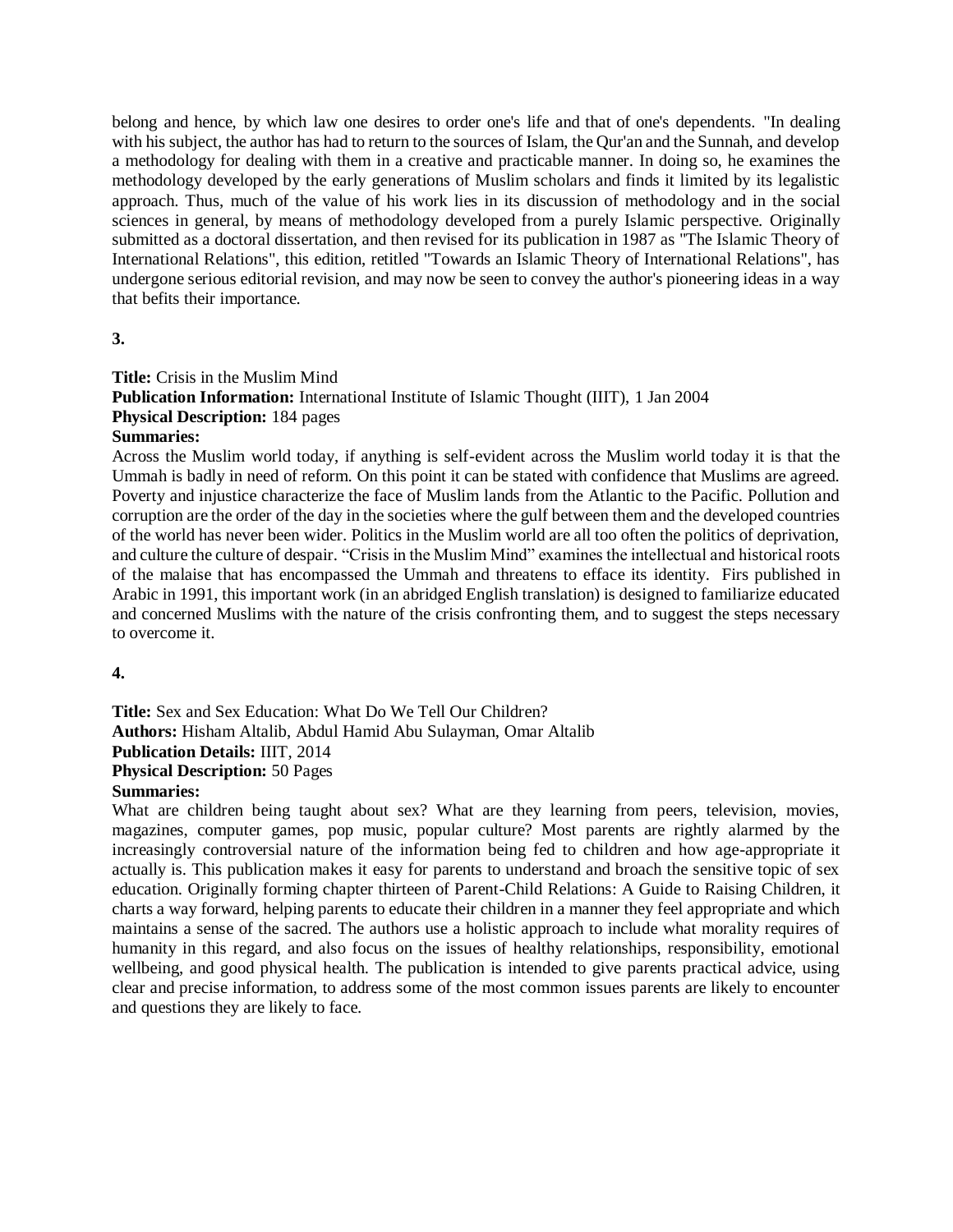### **5.**

**Title:** Books-in-Brief: The Qur'anic Worldview: A Springboard for Cultural Reform

**Author:** Abdul [Hamid Abu](https://www.google.com.my/search?tbo=p&tbm=bks&q=inauthor:%22AbdulHamid+AbuSulayman%22) Sulayman

**Publication Information:** International Institute of Islamic Thought (IIIT), 1 Jan 2013 - [Islam](https://www.google.com.my/search?tbo=p&tbm=bks&q=subject:%22Islam%22&source=gbs_ge_summary_r&cad=0) - 28 pages **[Summaries:](https://books.google.com.my/books?id=2q8ZDAAAQBAJ&dq=Abdul+Hamid+Ahmad+Abu+Sulayman&lr=&sitesec=reviews)**

This is a carefully reasoned, positive, and largely reflective work. Looking back at the various stages of Islamic historical development, Abu Sulayman puts forward a thesis that focuses on the recovery of what is termed the Qur'anic worldview. By this is meant an ethical, monotheistic, and purposeful perspective on the world and those within it. Our faith will only be complete when we have become utterly sincere in our love for God, a love expressed in a pure, passionate love for goodness and truth in this world. It was the strict internalization of this perspective and close adherence to the principles of the Qur'an which Abu Sulayman contends, played a key factor in galvanizing the devout and intensely God-conscious followers of fledgling Islam to achieve the successes that they once did, the profound historical and global impact of which is still the subject of much study and admiration today. The rebirth of Islamic identity through this Qur'anic worldview is the key requirement of our times and a prerequisite for any future healthy and viable development of Muslim societies.

**6.** 

**Title:** Islamization: Reforming Contemporary Knowledge **Author:** Abdul [Hamid Abu](https://www.google.com.my/search?tbo=p&tbm=bks&q=inauthor:%22AbdulHamid+AbuSulayman%22) Sulayman **Publication Information:** IIIT, 1994 **Physical Description:** 49 pages **[Summaries:](https://books.google.com.my/books?id=0fxfCgAAQBAJ&dq=Abdul+Hamid+Ahmad+Abu+Sulayman&lr=&sitesec=reviews)**

This book is an attempt to recapture the original vitality, which was ever concomitant with the high moral code of Islam – in order to address the amazingly complex, intertwined and fluxional aspects of modern life. Emphasized throughout the book is the need for reform and redefinition in areas like ijma', ifta' and qiyas. This is also extended to such concepts as reason, knowledge, and education in relation to divine revelation. Fashionable and borrowed concepts like democracy and sovereignty are examined in the context of a considered Islamization of one discipline- that of a political science.

**7.** 

**Title:** Parent-Child Relations: A Guide to Raising Children **Authors:** [Hisham Al](https://www.google.com.my/search?tbo=p&tbm=bks&q=inauthor:%22Hisham+Altalib%22) talib, Abdul [hamid Abu](https://www.google.com.my/search?tbo=p&tbm=bks&q=inauthor:%22Abdulhamid+Abusulayman%22) sulayman, [Omar Al](https://www.google.com.my/search?tbo=p&tbm=bks&q=inauthor:%22Omar+Altalib%22) talib **Publication Information:** International Institute of Islamic Thought (IIIT), 12 May 2013 **Physical Description:** 498 pages **[Summaries:](https://books.google.com.my/books?id=-Hg7CgAAQBAJ&dq=Abdul+Hamid+Ahmad+Abu+Sulayman&lr=&sitesec=reviews)**

This easy-to-read, comprehensive guide contains what you need to know on how to parent with confidence. Packed with advice and powerful tips, using the latest research on child development and parenting techniques, it offers a mine of information on how to let children flourish, take the frustration out of parenting and develop happy family relations. Authors provide guidance on developing character, knowledge, values, and skills, as well as a faith-based outlook in children, benefitting parents with kids of all ages.  $\Box$ e many strategies and techniques offered include: teaching children how to problem-solve, make decisions, and develop self-esteem. Raising God conscious, moral, successful children, with a sense of civic responsibility in today's world is not easy. It is also not impossible. Effective parenting is the key.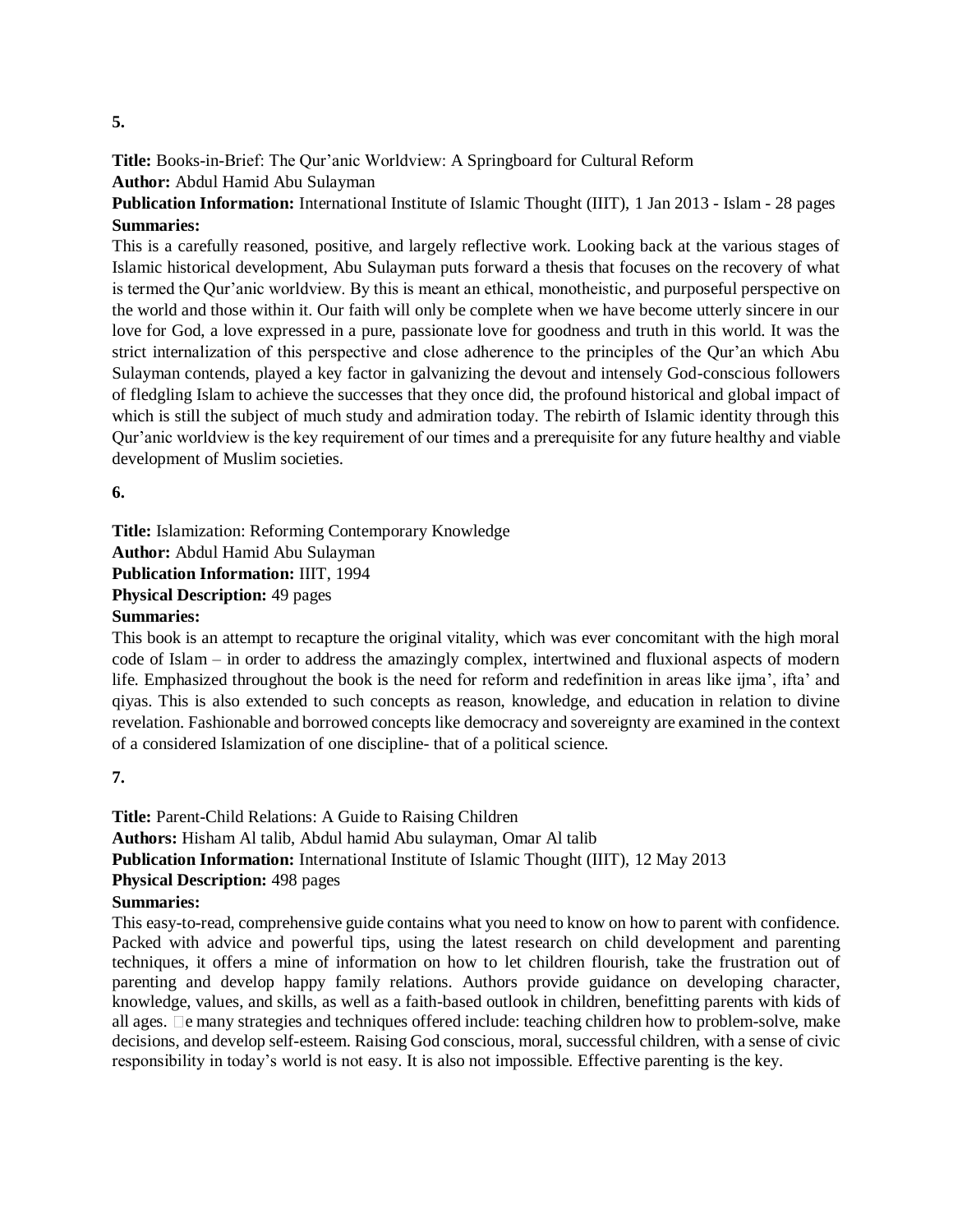**Title:** Towards an Islamic Theory of International Relations: New Directions for Islamic Methodology and Thought

**Authors:** ʻAbdul [Ḥamīd Abū](https://www.google.com.my/search?tbo=p&tbm=bks&q=inauthor:%22%CA%BBAbdul%E1%B8%A4am%C4%ABd+Ab%C5%ABSulaym%C4%81n%22) Sulaymān, ʻAbdul [Ḥamīd Abū Sulaymān](https://www.google.com.my/search?tbo=p&tbm=bks&q=inauthor:%22%CA%BBAbdul%E1%B8%A4am%C4%ABd+Ab%C5%AB+Sulaym%C4%81n%22)

**Publication Information:** International Institute of Islamic Thought (IIIT), 1993

**Physical Description:** 192 pages

## **[Summaries:](https://books.google.com.my/books?id=idIIj4XJQOkC&dq=Abdul+Hamid+Ahmad+Abu+Sulayman&lr=&sitesec=reviews)**

Recent events have demonstrated that one of the most important fields of study in this century is world order. The contribution of this book to this field is that it attempts to lay the intellectual foundations for a reconsideration of what constitutes a truly Islamic world order. Perhaps the words of the late Professor Ismail al-Faruqi, in his scholarly introduction to this work, best describes the landmarks of such an order; "The world order of Islam would confer upon every person by virtue of birth and humanity, the ultimate right and honor, namely, the capacity to think and make up one's mind as to which millah one wishes to belong and hence, by which law one desires to order one's life and that of one's dependents. "In dealing with his subject, the author has had to return to the sources of Islam, the Qur'an and the Sunnah, and develop a methodology for dealing with them in a creative and practicable manner. In doing so, he examines the methodology developed by the early generations of Muslim scholars and finds it limited by its legalistic approach. Thus, much of the value of his work lies in its discussion of methodology and in the social sciences in general, by means of methodology developed from a purely Islamic perspective. Originally submitted as a doctoral dissertation, and then revised for its publication in 1987 as "The Islamic Theory of International Relations", this edition, retitled "Towards an Islamic Theory of International Relations", has undergone serious editorial revision, and may now be seen to convey the author's pioneering ideas in a way that befits their importance.

**9.**

**Title:** Crisis in the Muslim Mind **Authors:** Abdul [Hamid Abu](https://www.google.com.my/search?tbo=p&tbm=bks&q=inauthor:%22AbdulHamid+AbuSulayman%22) Sulayman **Publication Information:** International Institute of Islamic Thought (IIIT), 1 Jan 2004 **Physical Description:** 184 pages **[Summaries:](https://books.google.com.my/books?id=ASZcCgAAQBAJ&dq=Abdul+Hamid+Ahmad+Abu+Sulayman&lr=&sitesec=reviews)**

Across the Muslim world today, if anything is self-evident across the Muslim world today it is that the Ummah is badly in need of reform. On this point it can be stated with confidence that Muslims are agreed. Poverty and injustice characterize the face of Muslim lands from the Atlantic to the Pacific. Pollution and corruption are the order of the day in the societies where the gulf between them and the developed countries of the world has never been wider. Politics in the Muslim world are all too often the politics of deprivation, and culture the culture of despair. "Crisis in the Muslim Mind" examines the intellectual and historical roots of the malaise that has encompassed the Ummah and threatens to efface its identity. Firs published in Arabic in 1991, this important work (in an abridged English translation) is designed to familiarize educated and concerned Muslims with the nature of the crisis confronting them, and to suggest the steps necessary to overcome it.

**10.**

**Title:** The Islamic Theory of International Relations: Its Relevance, Past and Present Authors: 'Abdul-Hamīd 'Ahmad Abū-Sulaymān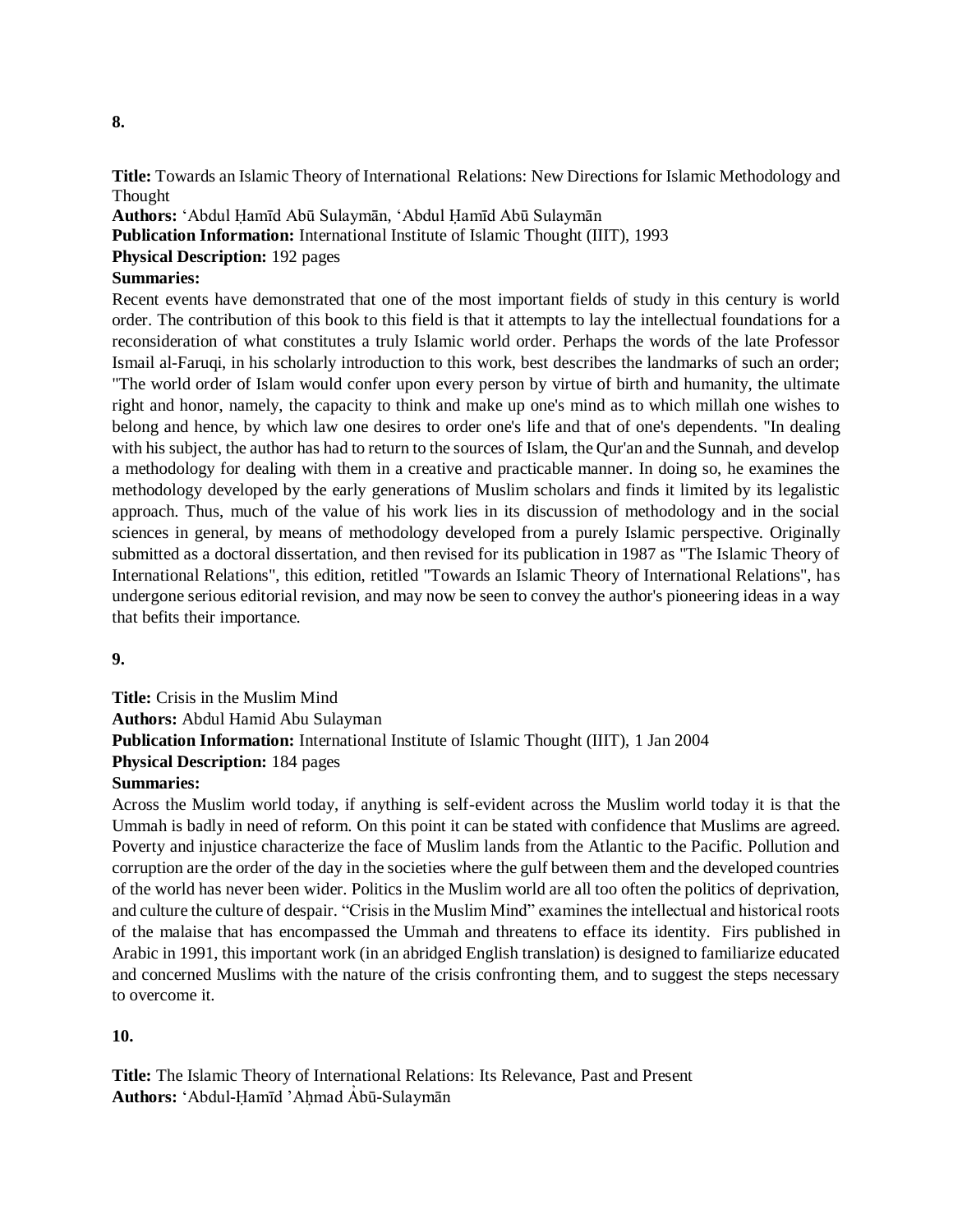**Publication Information:** University of Pennsylvania, 1973 **Physical Description:** 462 pages

**11.**

**Title:** Marital Discord: Recapturing the Full Islamic Sprit of Human Dignity **Author:** ʻAbdul [Ḥamīd Abū Sulaymān](https://www.google.com.my/search?tbo=p&tbm=bks&q=inauthor:%22%CA%BBAbdul%E1%B8%A4am%C4%ABd+Ab%C5%AB+Sulaym%C4%81n%22) **Publication Information:** IIIT, 2003 **Physical Description:** 26 pages **[Summaries:](https://books.google.com.my/books?id=C8CFRx9FjowC&dq=Abdul+Hamid+Ahmad+Abu+Sulayman&lr=&sitesec=reviews)**

The Quran speaks of living with each other on a footing of love, kindness, mercy and mutual consultation between husband and wife. It also addresses those times when the atmosphere is strained. This paper examines the issue of marital discord with a deep sensitivity to the perspective of women. Criticizing an approach to the Quran that is misogynistic rather than emancipatory the paper moves the debate forward by introducing an alternative interpretation of the Quranic text dealing with the issue of marital discord. The explanation is fresh, firmly on the side of women's human rights and recaptures the full Islamic spirit of human dignity.

**12.** 

**Title:** Islamization of Knowledge: General Principles and Work Plan **Author:** ʻAbdul Ḥamīd Abū Sulaymān **Publication Information:** International Institute of Islamic Thought, 1989 **Physical Description:** 126 pages

# **13.**

**Title:** Revitalizing Higher Education in the Muslim World: A Case Study of the International Islamic University Malaysia (IIUM) **Author:** Abdul Hamid A. Abu Sulayman **Publication Information:** International Institute of Islamic Thought (IIIT), 2007 **ISBN:** 1-56564-430-1

# **Summaries:**

Reform and revitalization in higher education are essential elements for the Ummah's awakening and for the realization of its civilizational aspirations and the success of its global mission. This paper calls for reforming our approach to education particularly through the Islamization of Knowledge so that both divine and human sources are integrated into a powerful whole with Revealed knowledge providing a comprehensive, spiritual and moral guidance in the sphere of human action, universal laws, and scientific and technological knowledge as tools for that action. The International Islamic University in Malaysia (founded in 1984) is used as a case study to illustrate the success and viability of putting the concepts of the Islamization of Knowledge into a university educational plan.

## **Articles:**

**1.**

**Title:** The theory of the economics of Islam (ii) **Detail of Journal:** [IIUM Journal of Economics and Management,](https://econpapers.repec.org/article/ijejournl/) 1998, vol. 6, issue 2, 87-113